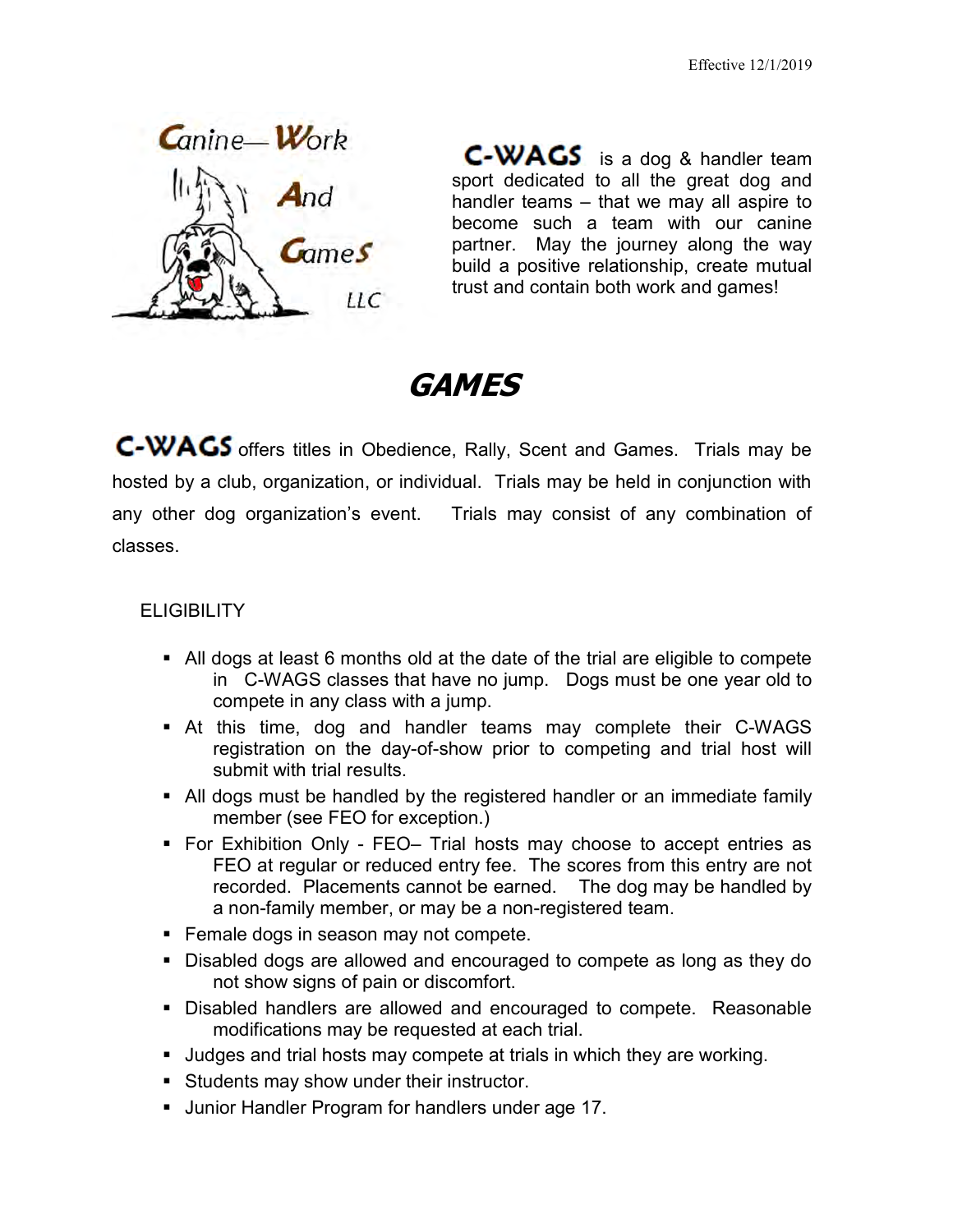#### SHOW GROUND EXPECTATIONS

 A show / trial is a chance to connect with old friends and an opportunity to make new friends. As such:

- All exhibitors are expected to treat the judges, trial hosts, their canine partner and all other exhibitors with respect.
- All judges and trial hosts are expected to show respect to all exhibitors.
- A dog may be registered with more than one handler but may not be entered in the same class more than one time unless the SECOND run is FEO with a different handler.
- The owner / handler has complete responsibility to maintain control of their dog on the show grounds
- Any judge or trial host has the authority to excuse / remove any dog or handler from the ring or show grounds due to aggression towards a dog or person. This includes handler-delivered corrections to their dog in or out of the ring. A warning is optional. The decision to remove a dog and / or handler from the trial grounds is final for that trial. A report must be submitted to C-WAGS by the trial host. A review by C-Wags will determine if the dog / handler may show again at future trials.
- All dogs must be on leash and under control at all times on the show grounds unless in the competition or practice ring. Dogs must be on leash when entering and exiting the ring. Dogs may be carried into or out of the ring.
- Collars: The dog must wear a flat type collar (buckle, snap or properly fit martingale) and/or body harness in the ring. Collars with tags may be worn in the ring. Electronic training collars are not allowed on the show grounds.
- Exhibitors are expected to be familiar with the rules of the organization and the classes that they enter.
- **Exhibitors may request to be excused during the performance. Judges** must honor any such request.
- Judges are expected to apply judging criteria consistently from team to team.
- Judges may discuss an exhibitor's score after the conclusion of the class. The judge may discontinue the discussion if in the judge's opinion, the discussion becomes offensive.
- Judging Order trial hosts are encouraged to arrange judging order by jump heights where appropriate. Dogs should be judged in scheduled order as much as possible. Possible conflicts should be brought to the attention of the judge or gate steward before the class begins, at which time movement within the class may be made. Judges are not required to wait for any team that is not ready when it is their turn.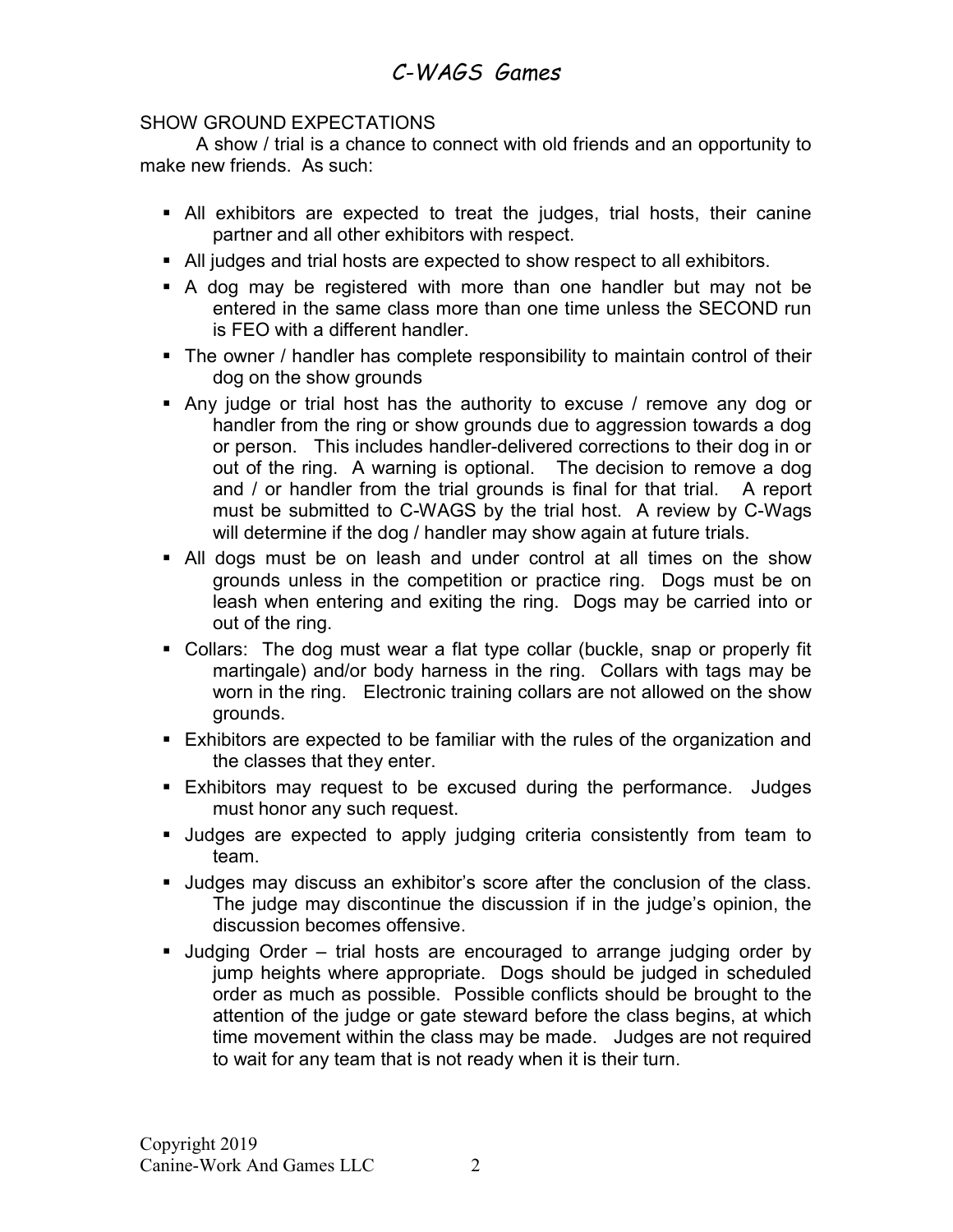**-** Handler Modifications - Handlers requesting modification for either themselves or their dog must complete the Modification form and have it approved by the judge prior to the beginning of the class. Judges are not required to approve all modifications. Judges may suggest a modification that will meet the criteria. Approved modification forms will be attached to the score sheet for that team. The judge will review, and has the sole authority to approve or deny, all requests for their class. (ex. of Handling Modification – Deaf dog –handler could lightly touch for cue)

 Time Modifications would be considered for handler only. Handling and jump modifications will be considered for dogs with physical disabilities. Special consideration may be given to carted dogs.

Ring Size – Grab Bag Games minimum of 900 sq ft.

Other Games: Level 1&2 1800 – 3500sq.ft; Level 3&4 2400 – 4000sq ft.

- Subtle markings may be used to mark exercise locations in the ring.
- **Teams may compete in multiple levels at the same trial while working on** class titles or while working towards the Championship ACE title.
- Trial hosts are encouraged, but not required to allow move-ups between trials.

#### Jr. Handler Program

- Open to any handler under the age of 17 at the date of the trial
- The Jr. Handler and dog team must be registered with C-WAGS
- The dog may have earned or be actively competing towards titles with another handler. A dog may not be entered in the same class more than one time unless the SECOND run is FEO.
- Jr. teams may start at the lower level of each program (regardless of titles the dog has earned with other handlers) and progress through the levels as titles are earned
- Will follow the standard judging guidelines in all classes with a few exceptions, which are noted in general judging guidelines.

#### Game Championship Titles-

ACE – Teams may continue to compete indefinitely in all classes. Teams that receive 10 additional qualifying scores in at least two different Games at the same level will be awarded the ACE title: C-WAGS Game 1 Ace (CW-G1A); C-WAGS Game 2 Ace (CW-G2A); C-WAGS Game 3 Ace (CW-G3A); C-WAGS Game 4 Ace (CW-G4A). Teams may collect additional Ace titles at each level and will be designated as CW-G1Ax2, CW-G1Ax3, etc. ( The Zoom Game version is considered the same as the standard class for ACE titles. The two different games need to be completely different.)

See Obedience, Rally and Scent Rules for other ACE titles.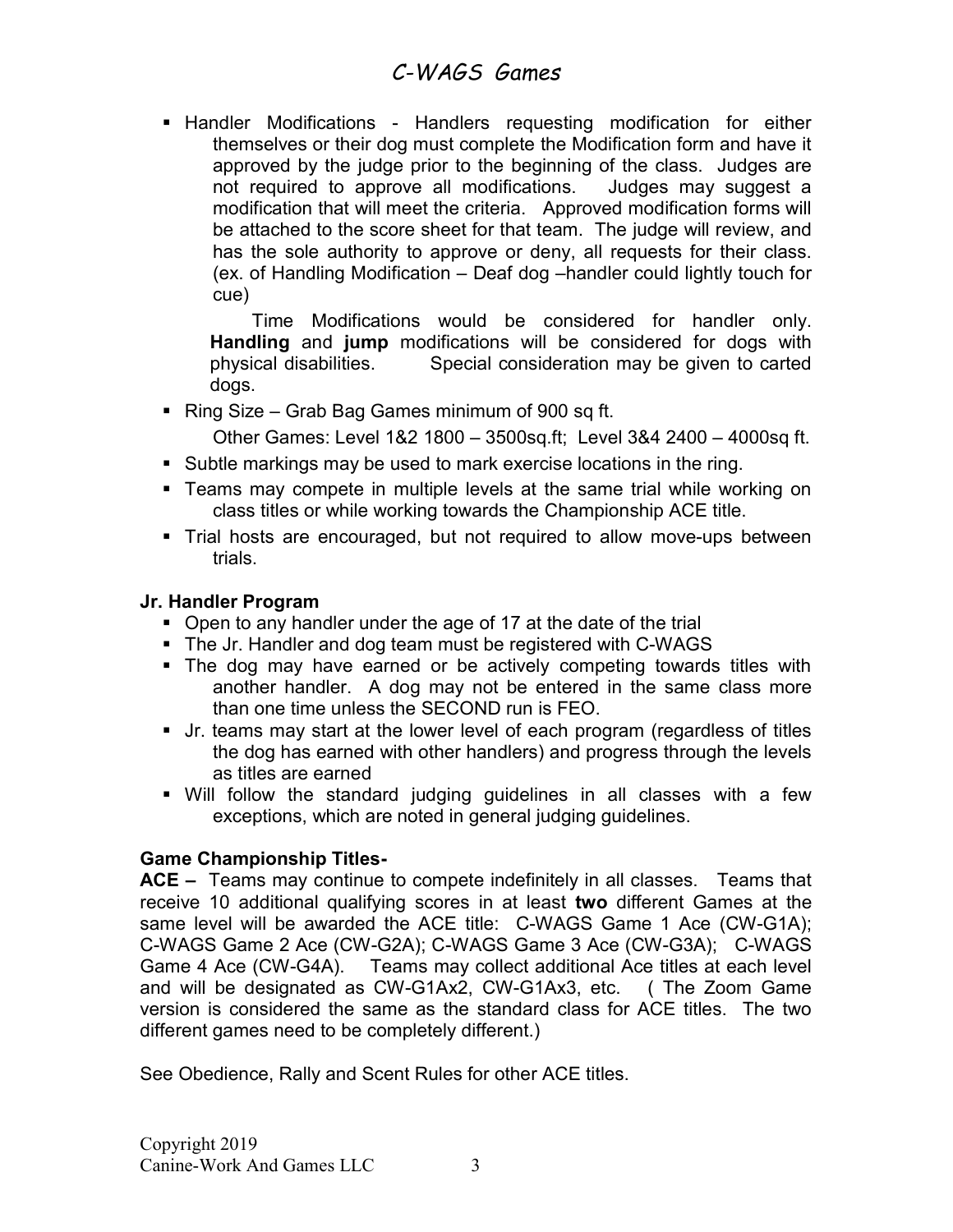### Master Team Award

This award may be applied for once the team has completed ACE titles in three of the four different C-WAGS events: Obedience, Rally, Games, and Scent. The Master Team Award is available in Four Levels, corresponding to the earned ACE titles. Application form available on the Exhibitor Forms page of web site.

| <b>Master Team</b>                    | <b>Master Team</b>                            | <b>Master Team</b>                | <b>Master Team</b>   |
|---------------------------------------|-----------------------------------------------|-----------------------------------|----------------------|
| <b>Award Level 1</b>                  | <b>Award Level 2</b>                          | <b>Award Level 3</b>              | <b>Award Level 4</b> |
| Obedience Ace                         | Obedience Ace                                 | Obedience Ace                     | Obedience Ace        |
| Level 1                               | Level 2                                       | Level 3                           | Level 4              |
| Starter or Zoom 1<br><b>Rally Ace</b> | Advanced or<br>Zoom $1.5$<br><b>Rally Ace</b> | Pro or Zoom 2<br><b>Rally Ace</b> | ARF Ace              |
| Games                                 | Games                                         | Games                             | Games                |
| Level 1 Ace                           | Level 2 Ace                                   | Level 3 Ace                       | Level 4 Ace          |
| Scent Level 1 Ace                     | Scent Level 2 Ace                             | Scent Level 3 Ace                 | Scent Level 4 Ace    |

### Games Titles

| C-WAGS Game Level 1 | CW-G1 |
|---------------------|-------|
| C-WAGS Game Level 2 | CW-G2 |
| C-WAGS Game Level 3 | CW-G3 |
| C-WAGS Game Level 4 | CW-G4 |

A well balanced dog has four legs and as such after four qualifying scores from at least 2 different judges in at least  $Two$  different Games at the same level (The Zoom version of the game is considered the same as the standard game.), the team will be awarded the C-WAGS Games title for that level.

C-WAGS Game classes are:

Colors Pairs Black Jack Team

Grab Bag

COLORS, BLACK JACK, PAIRS and TEAM are based on rally courses.

Teams may begin competing in C-WAGS GAMES in any level or combination of levels.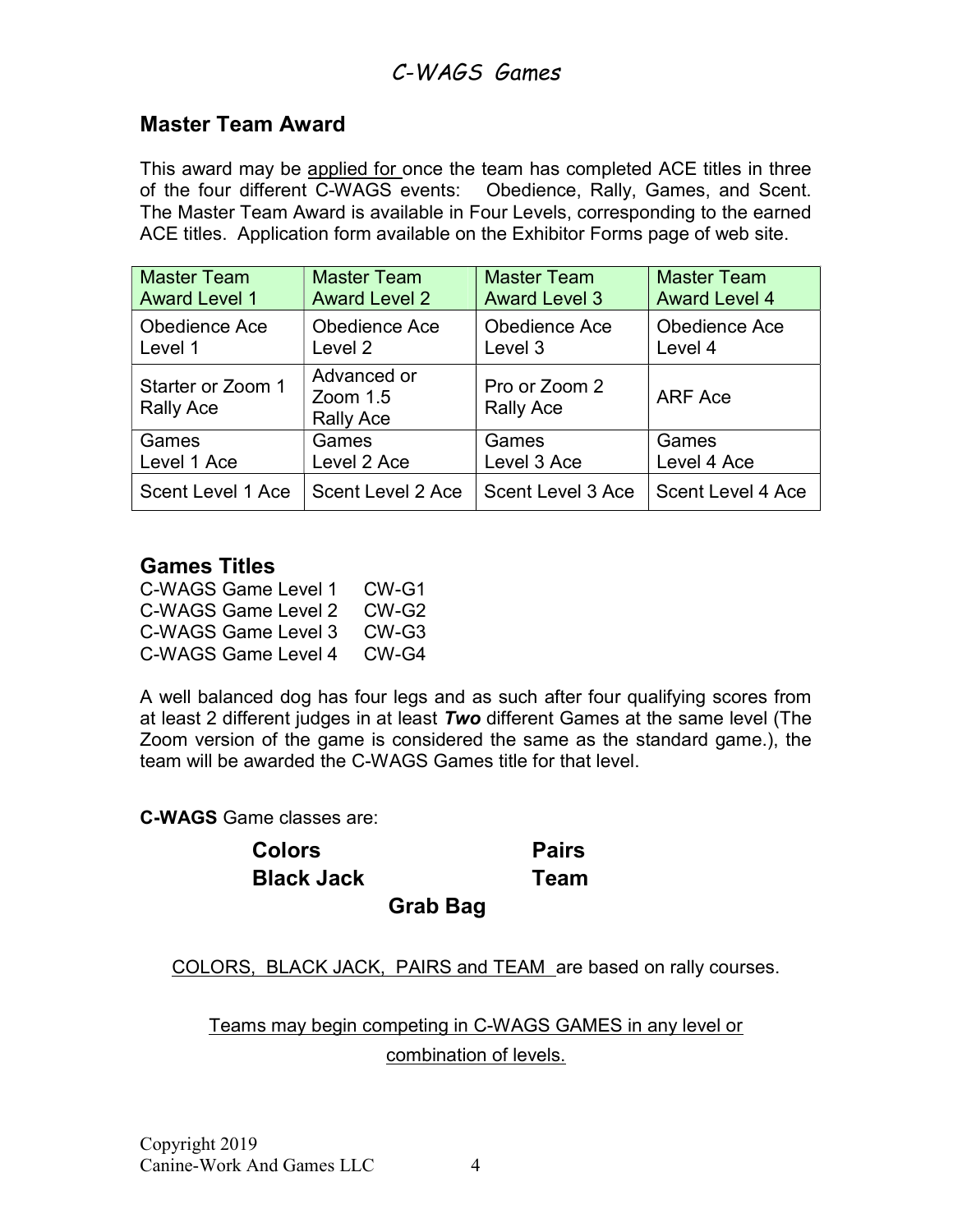All Games are judged and reported on as Pass or Fail. Trial Host may choose to award placements based on their published criteria for that trial.

These Rally Games follow the Games Judging Guidelines in this document. Anything not covered in the Games Judging Guidelines defaults to the Rally Judging Guidelines.

Entry Forms for Pairs and Teams:

- An entry form for each dog is needed. Each dog will received credit so they need to be entered. It also needs to indicate who the other dog is so the Score Sheets can be created correctly.
- A Single Score sheet for the team should be used both dogs will be on the score sheet and the score will be recorded on the Trial Results sheet separately for each dog.

# BLACK JACK

The object of this game is to collect 3 Black Jack "hands" of 21 points. There will be one exercise on the rally course designated as the Black Jack. It is worth 11 points. The other exercises on the course will each have point values of 2, 3 or 5 points. The handler will chose a series of exercises to complete that total 10 points.

Once they successfully complete the 10 points, the team will proceed to the Black Jack exercise. After completing the Black Jack exercise they will have earned one "hand" of 21 points.

The team then completes another "hand" of 10 points from available exercises and again completes the Black Jack exercise. This is repeated for a third "hand".

Up to 2 exercises may be used twice during the game. Exercises do not need to be performed sequentially. Level 1 may be on or off leash; all other levels must be played off leash.

Qualifying: Must complete 3 "hands" of 21 points – for 63 points. Exercises will be scored / deductions taken, following the Games Rally Judging Guidelines. The team must receive a minimum score of 45 points to Qualify.

The time limit is 2 minutes for Black Jack and Zoom Black Jack. Time Faults will be taken after 2 minutes. Over 3 minutes will be Non-Qualifying.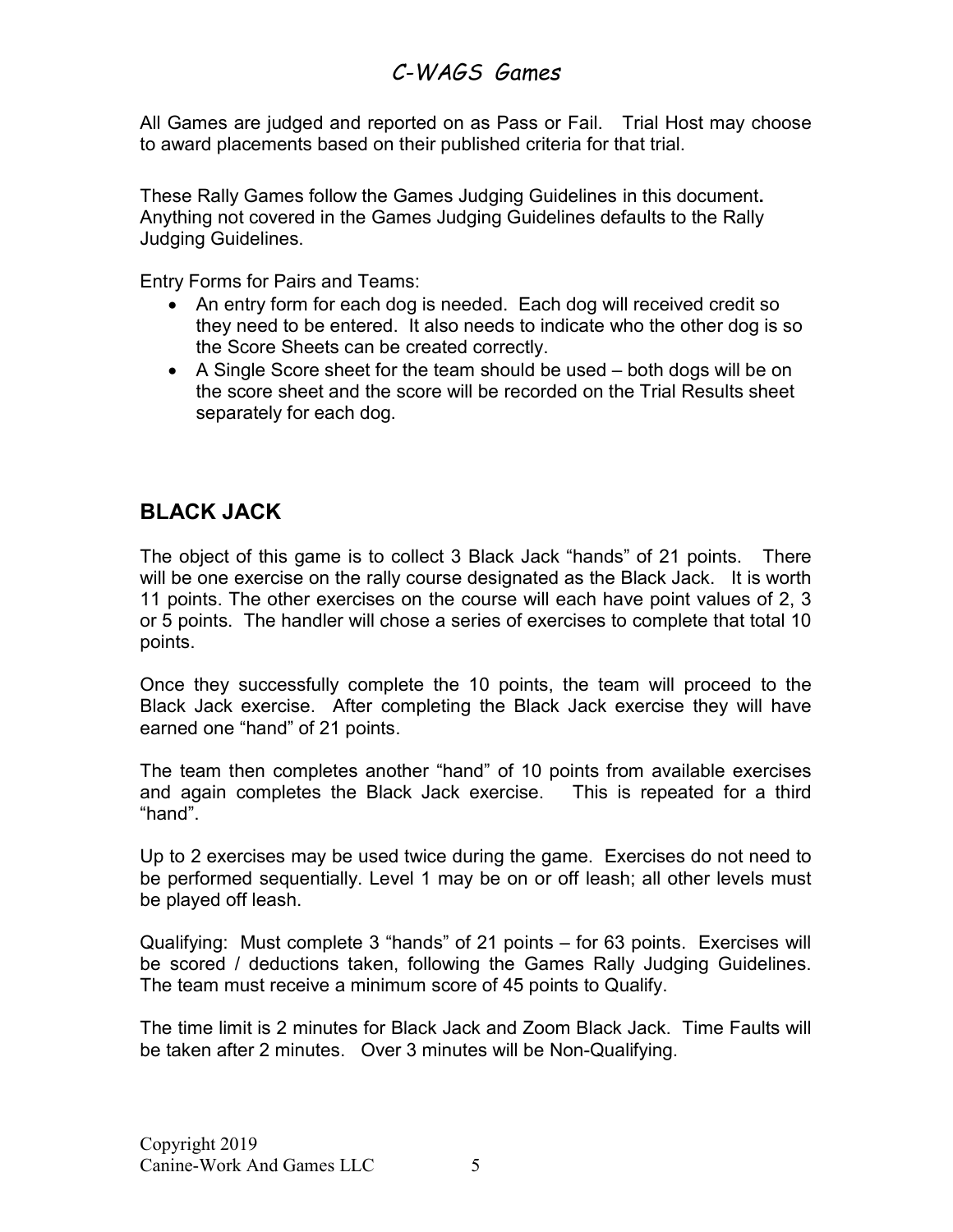There are four Class Levels of this game: Level 1, 2, 3 & 4.

Level 1 will meet the exercise requirements from the Starter Rally Class

Level 2 will meet the exercise requirements from the Advanced Rally Class

Level 3 will meet the exercise requirements from the Pro Rally Class

Level 4 will meet the exercise requirements from the ARF Class

The class may also be designated as Zoom Black Jack. Zoom Black Jack will have 3 Levels

Level 1 will meet the exercise requirements from the Zoom 1 class

Level 2 will meet the exercise requirements from the Zoom 1.5 class

Level 3 will meet the exercise requirements from the Zoom 2 class

Course Design Guidelines:

- $\bullet$  15 22 exercises on the course.
- Each course will include a minimum of 7 exercises from the corresponding rally class.
- The Black Jack exercise must be from the corresponding rally class and may consist of a two signs joined – such as Call Front / Forward; Moving Stand / Call to Heel
- A "Normal" exercise will not have a point designation, it will be considered part of the pace change it follows.
- The judge may join two exercises for a single point value such as "Call Front, & Forward".
- The Judge will designate 2-3 exercises that will be worth 5 points which must come from the corresponding level rally class. Balance of the exercises will be split fairly evenly between 2 points & 3 points.
- The exercises on the course will be numbered only as 2, 3 and 5 points or Black Jack.
- The judge may designate exercises bi-directional (such as a jump, tunnel, turn, etc.) in which case a sign will be placed facing both directions.
- Avoid plain left and right turns in corners as it is hard to determine if the team is completing the turn for points, or lining up to complete the next exercise in line.

Handlers will receive a map from which they can plan their course prior to the course walk-through. (See course example at end)

(Black Jack is dedicated in memory of my great partner Jed's Black Jack – BJ – he would have enjoyed these games.)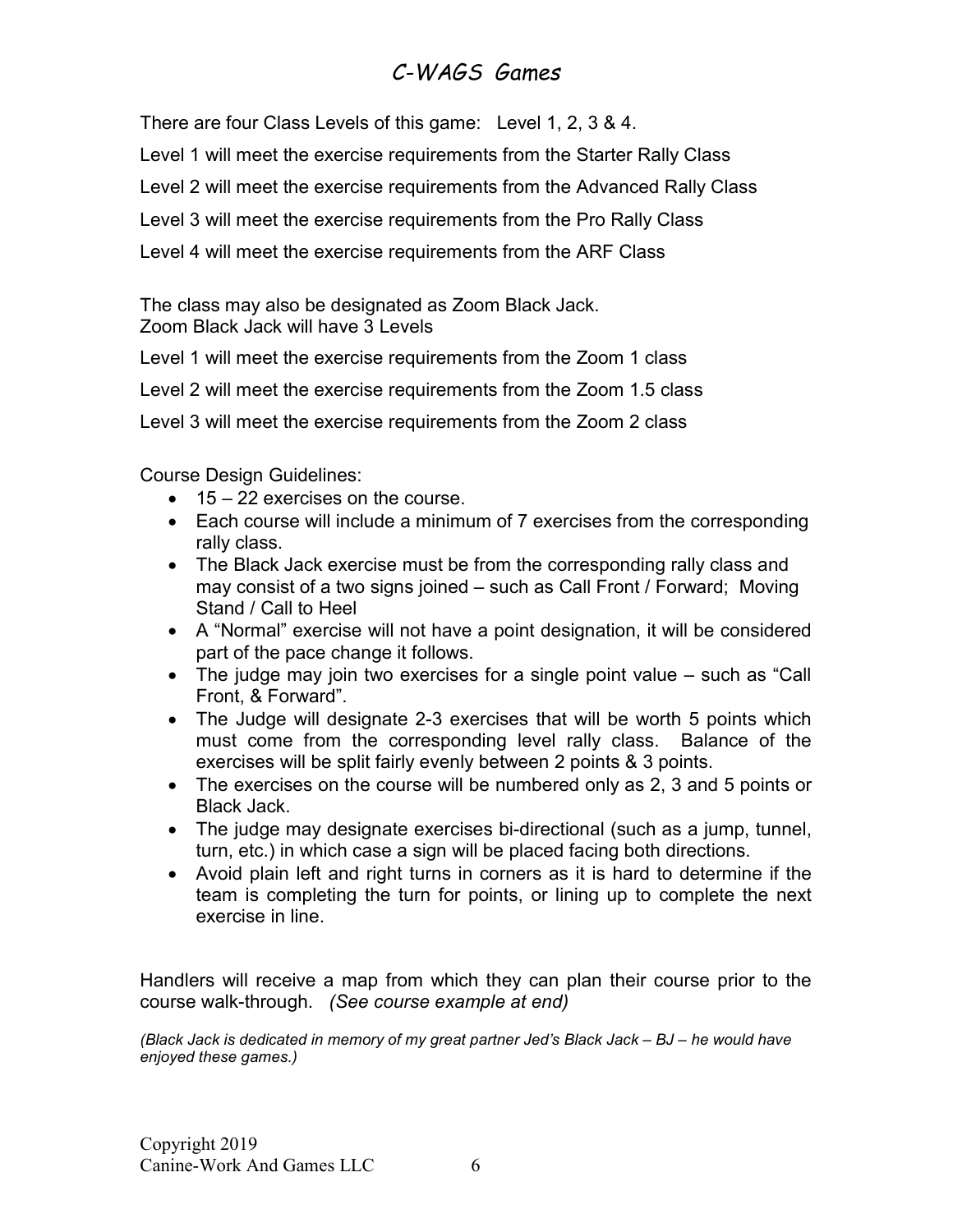### COLORS

The object of Colors is to successfully complete your choice of one of the two mini rally courses in the ring.

The Colors Games class will consist of two courses of 9 – 12 exercises built in one ring.. Handler's choice of which mini-course to complete. Level 1 may be on or off leash; all other levels must be played off leash.

Qualifying: Exercises will be scored / deductions taken, following the Games Rally Judging Guidelines. The team must receive a minimum score of 90 points from a possible 100 points to Qualify.

The time limit is 2 minutes for Colors and Zoom Colors. Time Faults will be taken after 2 minutes. Over 3 minutes will be Non-Qualifying.

There are four Class Levels of this game: Level 1, 2, 3 & 4.

Level 1 will consist of exercises from the Starter Rally Class,

Level 2 will consist of exercises from the Advanced Rally Class

Level 3 will consist of exercises from the Pro Rally Class

Level 4 will consist of exercises from the ARF Class

The class may also be designated as Zoom Pairs. Zoom Pairs will have 3 Levels

Level 1 will consist of exercises from the Zoom 1 class

Level 2 will consist of exercises from the Zoom 1.5 class

Level 3 will consist of exercises from the Zoom 2 class

The judge will have the handler announce their color choice at the start line. Once chosen the color course may not be changed.

Course design guidelines: (See example at end)

- Each individual course will include a minimum of 4 exercises from the corresponding class -
- The judge shall do his/her best to make each mini-course equivalent in difficulty, but could present different type challenges. Having "mirrored" courses (same basic exercises, just opposite direction) doesn't provide handlers with the challenge of making the correct choice for their dog.
- Each mini-course shall be marked with different colored markers (suggested – cones) or different type/color sign holders.
- A color mini-course will consist of 9-12 exercises.
- The two color courses may share up to 4 exercises.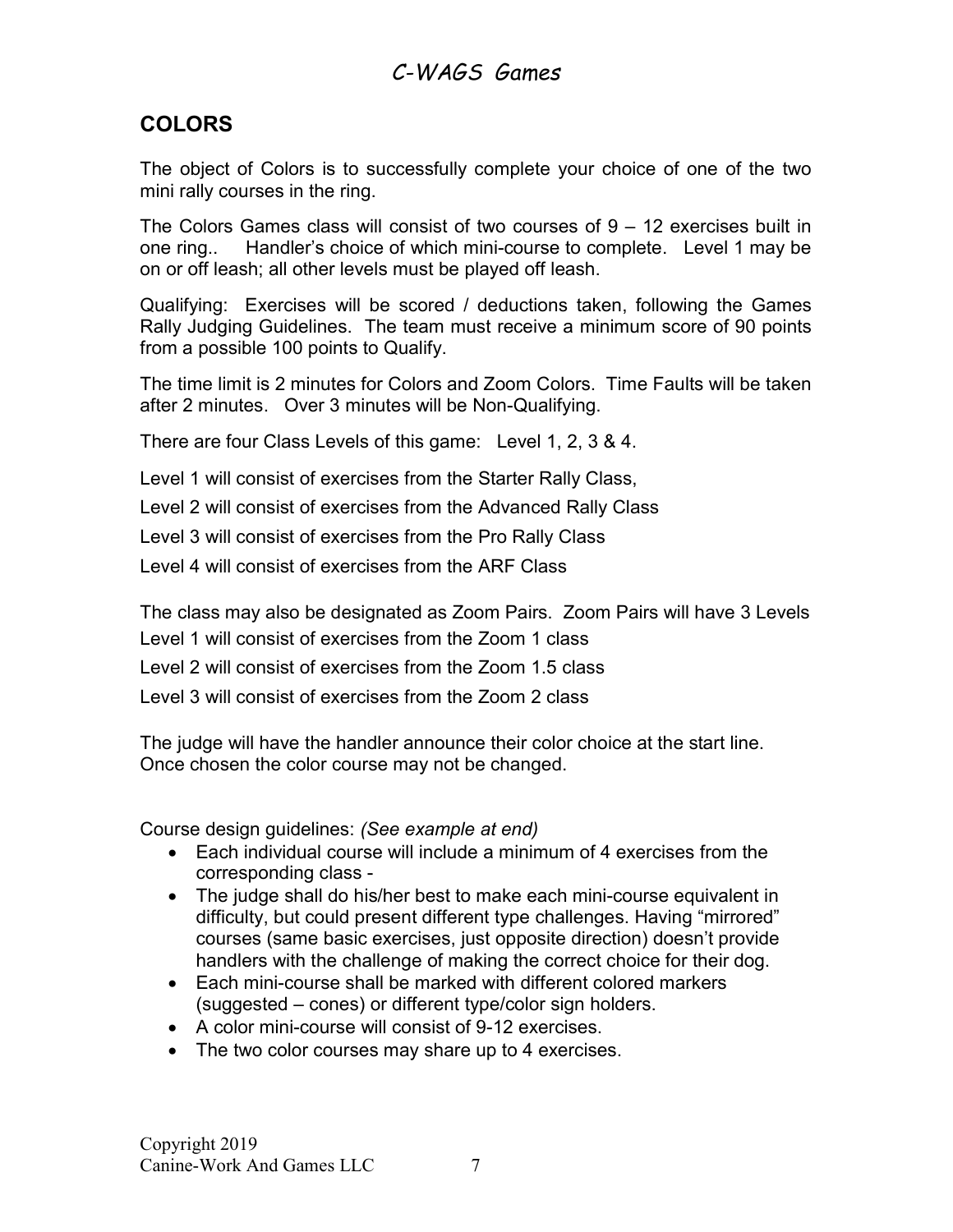### PAIRS

The Pairs Game classes will consist of 9 -12 exercises on a rally course. One handler will handle two dogs at the same time while completing the rally course. The two dogs should perform the exercises at the same time, side-by-side. For Heel position both dogs should be side by side on the handler's left side. Front position should have both dogs side by side centered in front of the handler.

Level 1 may be on or off leash – handler's choice. For Level 1 if on-leash, the two dogs may be individually leashed or they may be coupled together with the handler using one leash. All other levels must be played off leash, but a coupler may be used for the two dogs.

Qualifying: Must receive a minimum score of 85 points from a possible 100 points to Qualify. Exercises will be scored / deductions taken, following the Games Rally Judging Guidelines.

The time limit is 2 minutes for Pairs and Zoom Pairs. Time Faults will be taken after 2 minutes. Over 3 minutes will be Non-Qualifying.

There are four Class Levels of this game: Level 1, 2, 3 & 4. Level 1 will consist of exercises from the Starter Rally Class, Level 2 will consist of exercises from the Advanced Rally Class Level 3 will consist of exercises from the Pro Rally Class Level 4 will consist of exercises from the ARF Class

The class may also be designated as Zoom Pairs. Zoom Pairs will have 3 Levels Level 1 will consist of exercises from the Zoom 1 class Level 2 will consist of exercises from the Zoom 1.5 class Level 3 will consist of exercises from the Zoom 2 class

Course design guidelines:

- Each individual course will include a minimum of 4 exercises from the corresponding class
- The Pairs Game may be played on a shortened Standard Rally/Zoom Course or a Colors course appropriate to the level, with the exception that no jump may be used on any Pairs Course.
- Cone exercises should have the cones spaced approximately 8' apart.
- Space for two dogs should be taken into consideration when designing the course.

Reporting: Each dog/handler will be reported on the Class Results Report separately with the same results (Pass or Fail). The only indication of who competed together would be the matching results.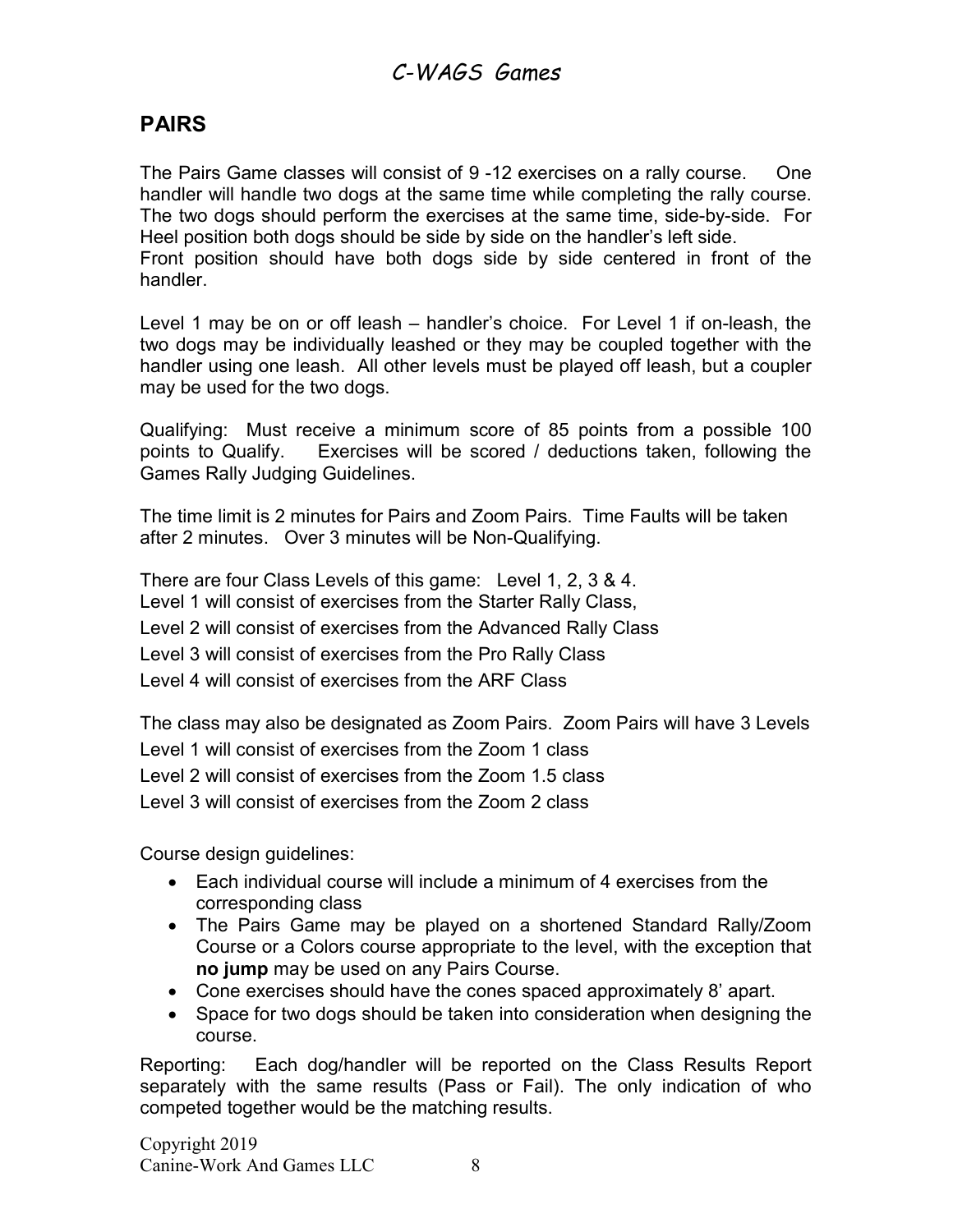### TEAM

The Team Game classes will consist of 18 – 24 exercises on a rally course. The team will consist of two dog and handler teams.

The object will be for one dog and handler to complete a designated half of a rally course while the other dog maintains a stay position (Honor exercise). Upon the first dog's completion, the second dog will complete the second half of the course while the first dog maintains a stay position \*(Honor exercise).

Level 1 may be on or off leash – handler's choice. All other levels must be played off-leash while actively completing the course. One dog will be on leash at all times.

The second working dog will be leashed while Honoring first. The first working dog will be leashed upon completing their section of the course and reaching the second Honor exercise. Once leashed, the handler will cue the dog for the correct Honor position. Multiple cues will be scored. Once the dog is in position the handler may choose to reward the dog. Then once the handler is standing fully up-right the handler may tell the second handler "GO" (or a predetermined cue), the second dog will be unleashed (other than Level 1 optional) at that time and they will continue through the second part of the course.

#### Honor Exercise - is performed on-leash.

- The dog and handler's positions will be predetermined by the judge for the entire class. Dog's position may be a Sit or a Down, on either side of the handler, or in front of and facing the handler.
- This exercise will be judged by the Honor Steward.
- Scoring for the first Honor Team begins when the working team passes the Start sign.
- Handlers starting in the Honor Position may reward their dog after the dog is in the correct position, before the working dog begins. First working handler if rewarding their dog after assuming the honor position must do it Before giving the "Go" cue to the second handler.
- First Honor dog must maintain position while the working team completes the first part of the course, reaches their Honor location, leashes their dog, assumes the correct position and gives the "GO"(or agreed upon cue).
- Judging of the Honor for the second Honor team exercise begins when the handler gives the "GO" command and ends when the second working team passes the FINISH sign. Multiple cues to get into position are scored.
- Handler may talk with their dog throughout the exercise. Once judging for that exercise begins a dog that changes position or turns 90º or more will receive a Fail.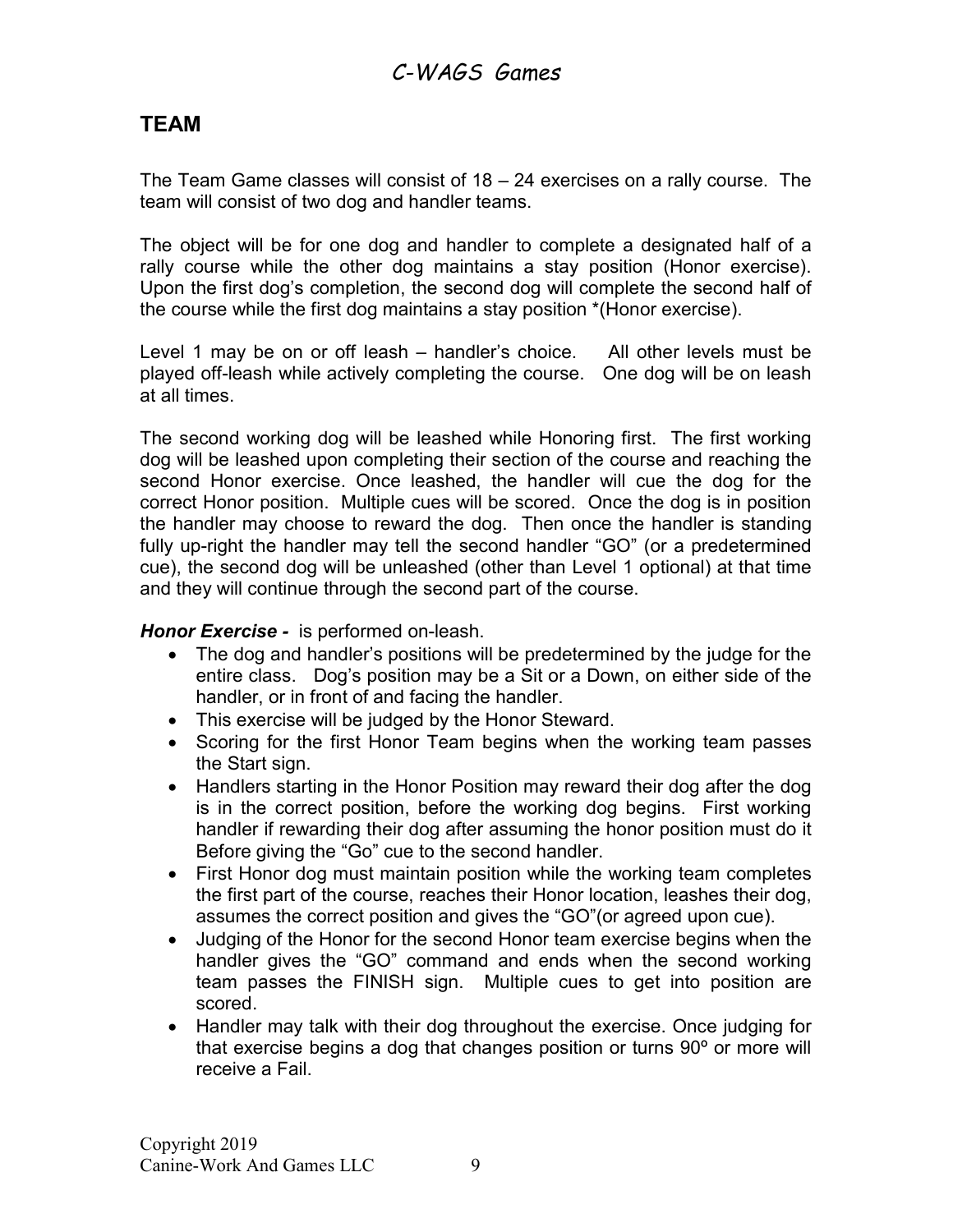Exhibitors may designate with their trial entry form the team partner, or they may choose to be paired with an available team partner at the trial.

Qualifying: Must receive a minimum score of 80 points from a possible 100 points to Qualify Exercises will be scored / deductions taken, following the Games Rally Judging Guidelines. There will be one score (Pass or Fail) for the two dogs on the team. Both will receive the same credit towards titles with the one score. The Team partners do not need to remain the same throughout the four qualifying scores for the title.

The time limit is 3 minutes for Team. Time Faults will be taken after 3 minutes. Over four minutes will be Non-Qualifying.

The time limit is 2 minutes for **Zoom Team**. Time Faults will be taken after 2 minutes. Over three minutes will be Non-Qualifying.

There are four Class Levels of this game: Level 1, 2, 3 & 4.

Level 1 will consist of exercises from the Starter Rally Class.

Level 2 will consist of exercises from the Advanced Rally Class

Level 3 will consist of exercises from the Pro Rally Class

Level 4 will consist of exercises from the ARF Class

The class may also be designated as Zoom Team.

Zoom Team will have 3 Levels.

Level 1 will consist of exercises from the Zoom 1 class

Level 2 will consist of exercises from the Zoom 1.5 class

Level 3 will consist of exercises from the Zoom 2 class

Course design guidelines:

- Each individual course will include a minimum of 4 exercises from the corresponding class
- The course will be designed so that each team will complete approximately the same number and degree of difficulty exercises.
- Two HONOR exercises will be placed mid-way on the course. The Honor exercises must be at least 15' from one another, and at least 15' from any path of travel for the other dog. A leash holder of some type must be placed at the honor exercises.
- Course design will need to include consideration of position for honor and where the leash will be in relation to the end of the course.
- Judge may use a "Sit" or "Down" sign along with the Honor Exercise sign
- There may be two Start signs. There will be one Finish sign used on the second section of the course.

Reporting: Each dog/handler will be reported on the Class Results Report separately with the same results (Pass or Fail). The only indication of who competed together would be the matching scores.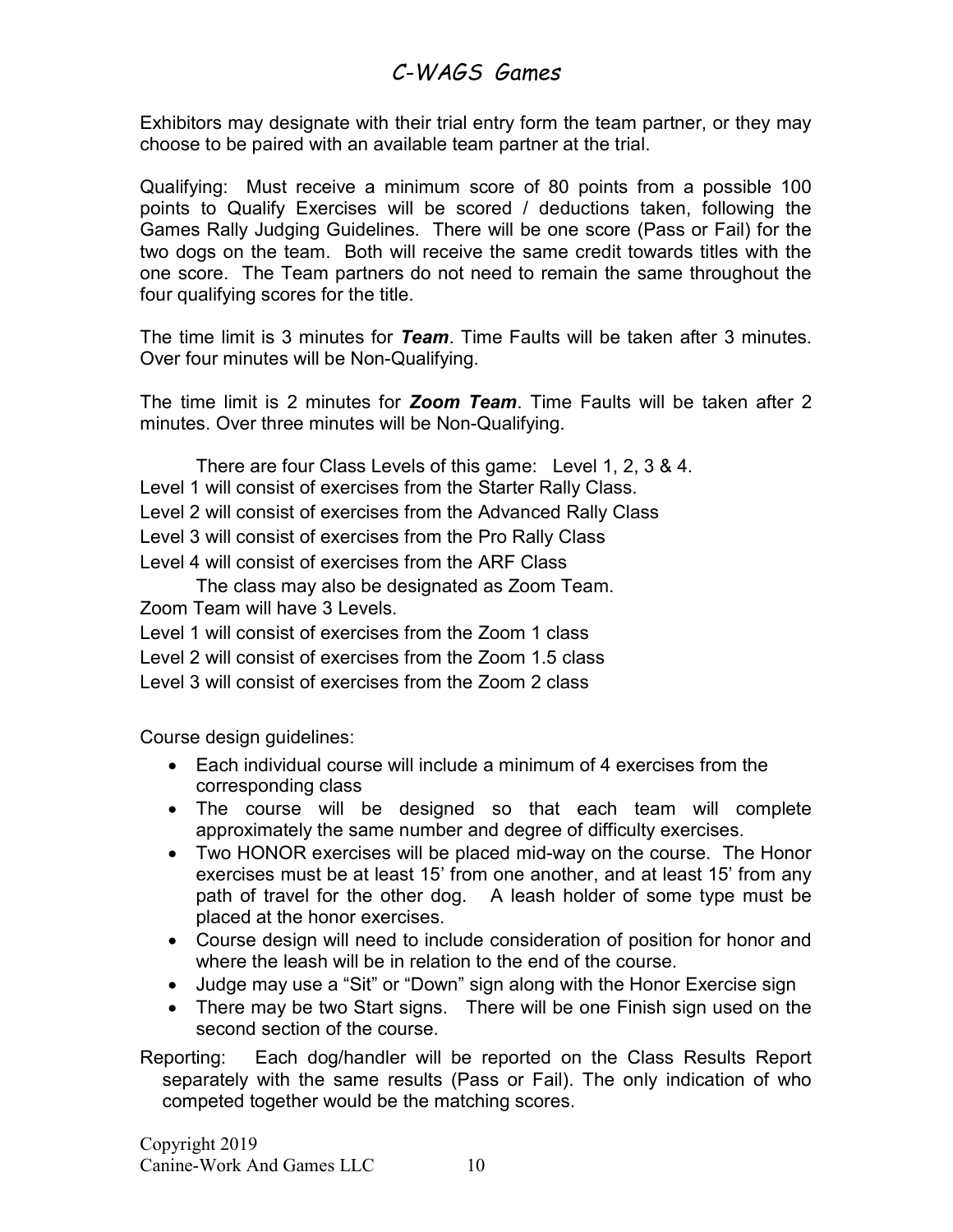GRAB BAG GAMES - Description and rules are contained in a separate document.

#### Games Judging Guidelines and Definitions:

- **Barking** more than three or four bursts of barking will receive a 4 point deduction. Continuous barking will receive a Non-Qualifying score.
- Cues Handlers are permitted to talk, praise and encourage the dog through out the performance.
	- Unless specifically stated otherwise in the description of an exercise, the following applies - both hand and voice cues may be given simultaneously for all parts of an exercise.
	- Additional cues to get the behavior, whether verbal, hand/body, including clapping hands or legs will be penalized 4 points.
	- "Stay" as long as the dog is not moving, a repeated "stay" would not be penalized as the dog is already exhibiting the behavior.
	- The dog's name may be used with a cue and will not be penalized unless used as a second cue. Example: "SPOT SIT", no penalty. But used as "SPOT" wait a second or two and then "SIT" would be a second cue and penalized.
	- Loud or intimidating cues or signals will receive a 5 point deduction.
	- Unless specifically stated otherwise, foot movement by the handler as part of a cue will be penalized a 4 point deduction. Example: Stepping forward on the Drop on Recall would be 4 points.

#### Deductions –

Minimum deduction in Games is four points. No more than 10 points per exercise may be deducted. An exercise will be considered non-qualifying if final deductions total 10 points.

#### 4 Point Errors –

Extra Cues

Excessive Barking

Retry of exercise

Dropped Food

Four Combined instances of "ugly" heeling - out of heel position whether moving or stationary, including tight leash.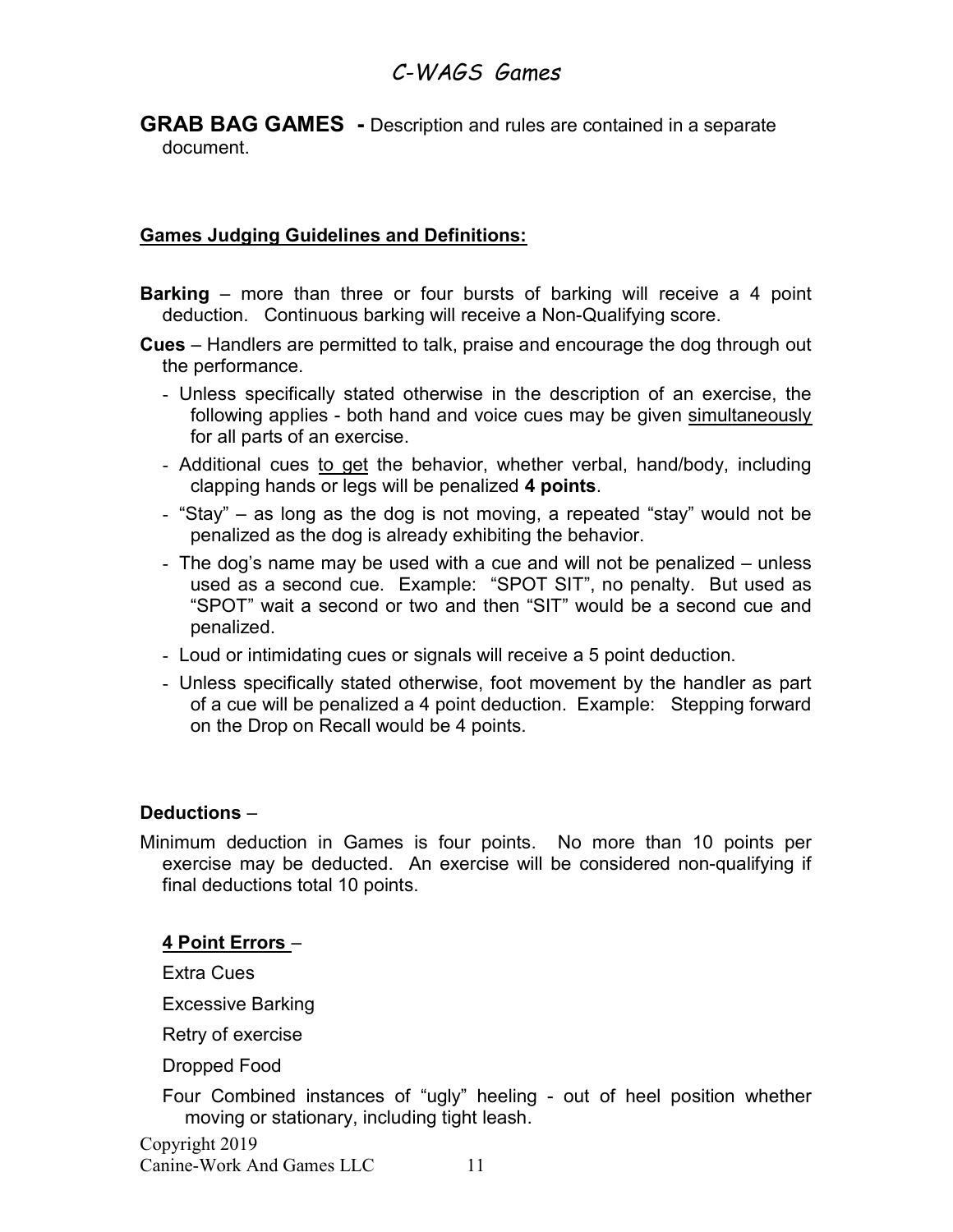### 5 Point Errors

Dog taking jump, table or tunnel out of exercise order

Position change not completed, such as missed down, stand, front

Position change where not indicated, such as a down at a sit exercise, sit on Heel Back 3 Steps, while treating on a Zoom course.

Leave Dog / Walk Around Exercises  $-$  dog moving up to  $\frac{1}{2}$  of body length (1-2 steps) forward, or up to  $\frac{1}{4}$  turn to the side.

Loud or intimidating command or signal

Handler pausing on any of the Moving Leave Dog exercises

Passing on opposite sides of a cone or extra loops on a cone exercise

Pace change by only one half of the team

Leaving the ring without the leash attached, but returning

10 Point Errors are eligible for a retry. Exercise not retried will result in a non-qualifying score

Turning wrong direction on any type turn

Following any "Leave Dog" exercise, failure of the dog to respond to first come cue

Incorrect path on any jump, tunnel exercise

Not completing the path of any cone or tunnel exercise

Failure of the dog to Down on PR #8 Moving Down

Dog sitting prior to Down on A# 20

Stopping on a Moving Leave Dog exercise

Failure of dog to switch sides

Dog not taking jump, stepping on or between the broad jump boards

No change of pace by dog and handler team

### NQ

Exceeding the retry limit of no more than one retry of no more than two exercises.

Deductions total 10 points on one exercise.

Missed an exercise / Off course – An exercise is considered missed once the next exercise has been started.

Dog leaving ring during the course

Dog dropping less than 3' from handler on Drop on Recall

Dog leaving the ring after the course without the leash attached

Honor exercise not completed

Food bowl tipped over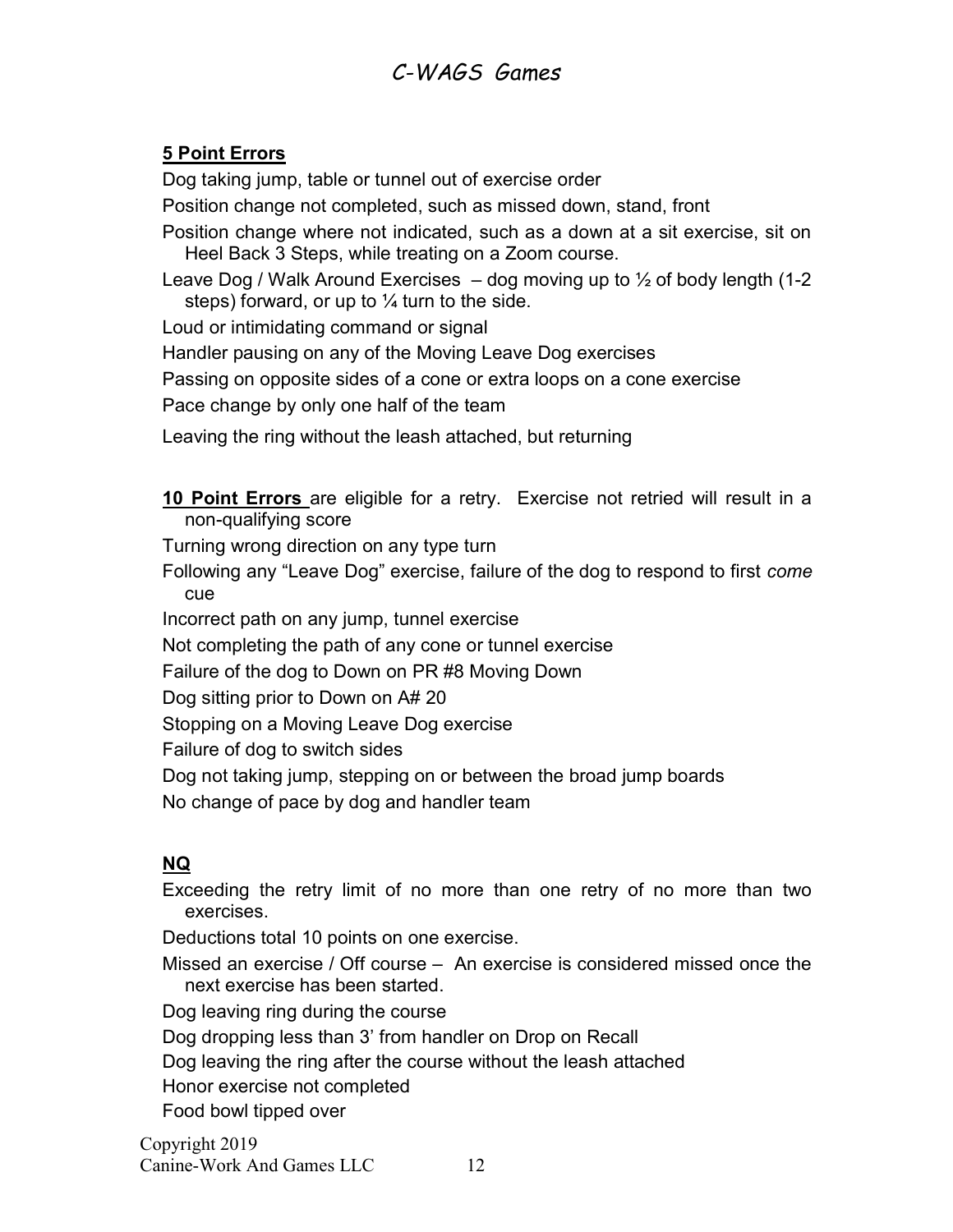Food reward given at a time other than allowed

Dog eliminates in ring

- Physical or harsh verbal corrections. The judge may excuse the team from the ring.
- Jump bar knocked down during performance of exercise
- Continuous barking
- Leave Dog / Walk Around exercises Dog changing position, moving more than 1/2 a body length (1-2 steps) forward, or turning 90º or more once the handler has left heel position
- Exceeding course maximum time
- Handler constantly changing pace to match dog's pace.

Constant tight leash

Touching of dog for Control

Signs of Aggression, extreme fear or uncontrollable behavior. May be excused.

Failure to meet game specific requirements

Divisions A / B / Jr. / To – Games classes will not have placement divisions.

- Entering / Exiting the Ring Dogs must be on leash when entering and exiting the ring. Leashes will be removed inside the ring at a place designated by the judge/steward, and must be attached prior to leaving the ring. After completing the course: Dogs leaving the ring unleashed that are not under owner control will receive a Non-Qualifying score; Dogs that leave the ring under control, but have not yet left the gate area, and return to the ring to have the leash attached will receive a 5 point deduction to their score. Dogs that leave the ring unleashed and do not return to have the leash attached in the ring will receive a Non-Qualifying score. Dogs may be carried into or out of the ring. Leash rules still apply. (Dog leaving ring during the course will receive a non-qualifying score).
- **Excusal** -Dogs must be excused from the ring if they have bandages, stitches, become ill or eliminate in the ring. Physical or harsh verbal corrections by the handler or aggression, extreme fear or uncontrollable behavior by the dog may result in the team being excused.
- Food / Petting Rewards At the end of each stationary exercise (where the dog is not moving at completion), the handler may reward their dog with pet and/or a food treat. Zoom classes may Pause and treat/pet at any point on the course - any position changes would incur a deduction. Food must be kept in a pocket until the exercise has ended. "Bait bags" may not be used. Handler dropping food will result in a deduction of 4 points from total score. Food out of the pocket prior to the end of the exercise will result in a Non-Qualifying score. After the team enters the ring and the dog is in the starting position, the handler may remove food from their pocket and treat/pet their dog BEFORE responding to the judge that they are ready to begin. Food may not be in the hand when entering the ring.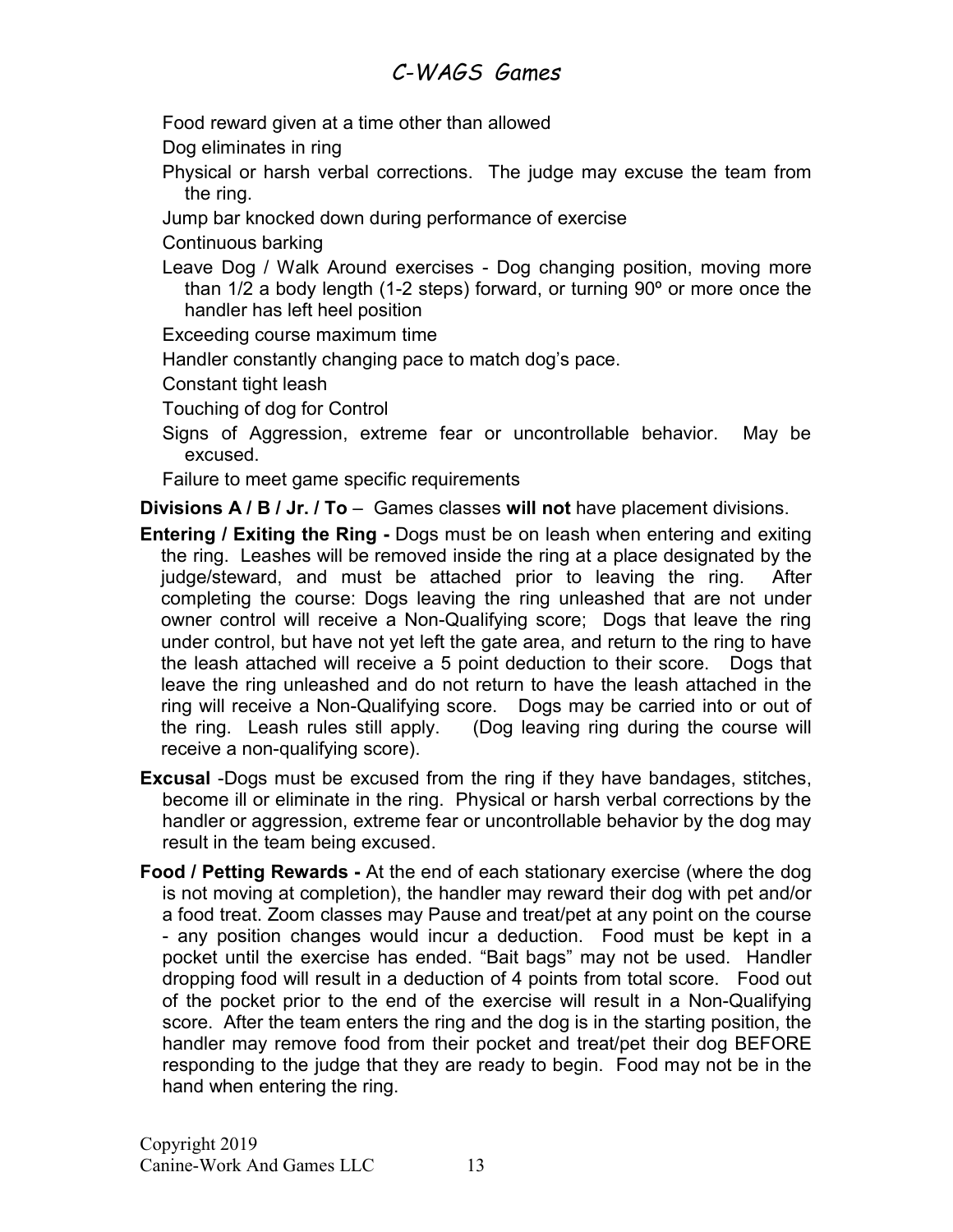- Hand and Leash position The leash should be held so that there is no tension on the dog's collar. The leash can be held in one or both hands, and leash and hand/arm position may change during the course. Movement of hands/arms may be considered cues. See "Cue" section. Hand / arm signals may be used alone or with verbal cues. Prolong use of hands as targets will be penalized as an additional cue.
- **Heel & Position** –the dog's body position regardless of activity such as moving, sitting, or lying down, should be in line with the handler's left side. The dog's right shoulder line should be within 12" of the handler's left hip line.
- Interference– Any interference that appears to aid the working team such as a dog that would have left the ring if not blocked by a person outside the ring will result in the working team receiving a Non-Qualifying score.
- Judge's Instructions Prior to each class the judge will hold a briefing for the class and discuss any areas on the course that they feel may need explanation, such as "joined exercises", or sign placement. The class will be allowed at least 10 minutes to walk the course and ask the judge questions. A course map must be available to exhibitors prior to the class walk -through.
- **Jump** A bar jump, high jump or agility style jump constructed in a manner that provides stability and safety for all dogs may be used for jump exercises The uprights must be between  $4' - 5'$  apart with no wings. Jump heights will be  $4''$  $8"$  12" 16". The broad jump must also be between  $4' - 5'$  in width. The broad jump distance will be twice that of the upright jump height. Handlers will select the appropriate jump height for their dog.

| Shoulder height  | Bar/High Jump | <b>Broad Jump</b> |          |
|------------------|---------------|-------------------|----------|
| Under 11"        | 4"            | 8"                | 1 board  |
| 11" to under 15" | 8"            | 16"               | 2 boards |
| 15" to under 20" | 12"           | 24"               | 2 boards |
| Over 20"         | 16"           | 32"               | 3 boards |

### Suggested Jump Heights -

- **Junior's Program** When judging the Jr. team, judges should recognize that these teams are young and still developing. They should give a slight consideration to the age of the junior when deductions are made for handler errors. They will be allowed 25% more time before time deductions occur. Minimum standards still need to be achieved to qualify.
- Retries Limited retries of an exercise may be made prior to beginning the next exercise on the course. A team has the option of one retry of two exercises on the course.

 The exercise sign being Retried must be re-approached and the exercise began from the beginning. If successfully completed on the retry, the points deducted prior to the retry will be deleted (up to 10) and 4 points for the retry along with any points for errors scored on the retry will be deducted.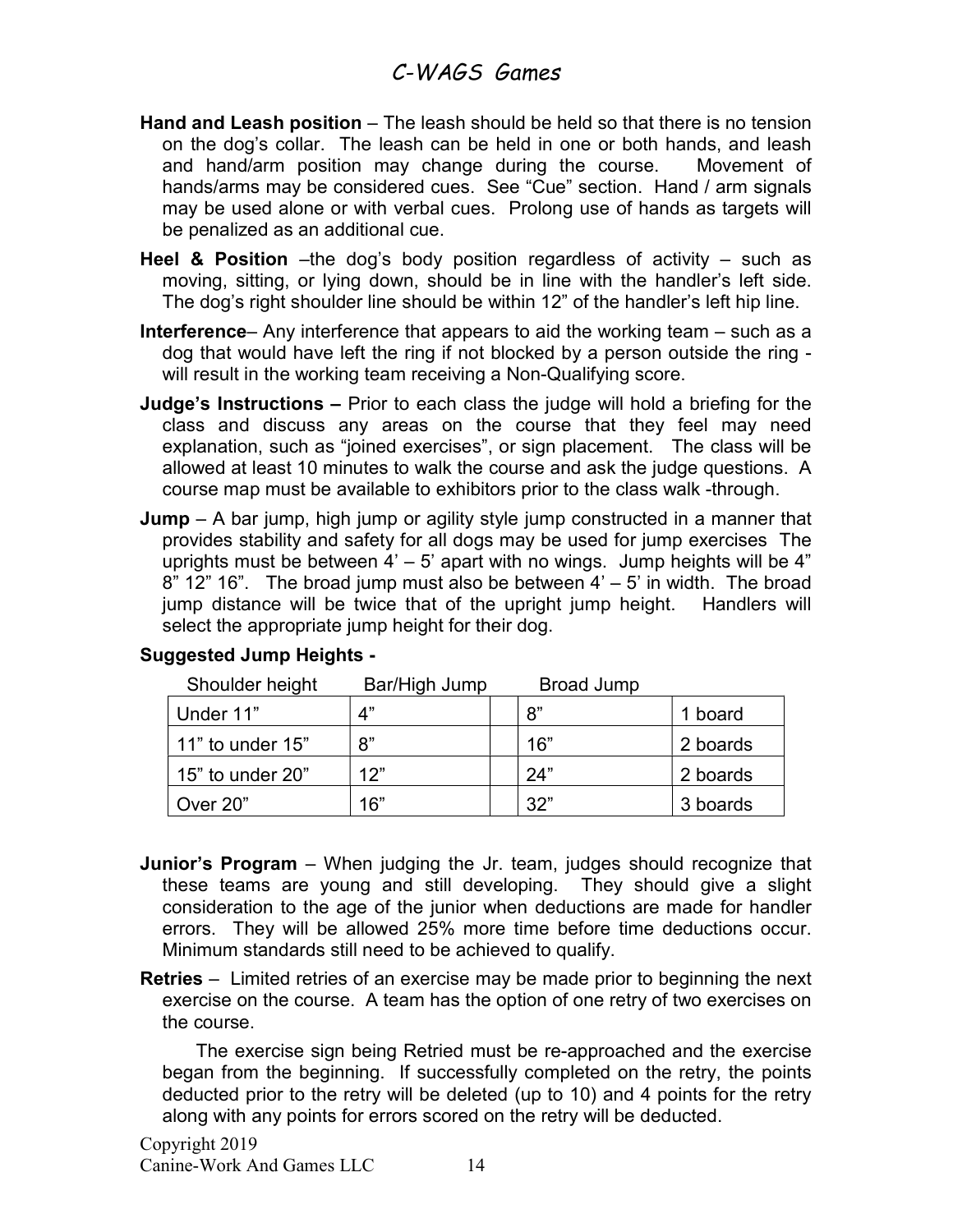Retries may not be used to change deductions listed as NQ. Deductions listed as 10 point errors may be retried. Exceeding the retry limits will result in an NQ.

- **Time** Time starts when the team passes the START sign. Time stops when the team passes the FINISH sign.
- Time Limits See class description for course times. Exceeding course time will result in time faults being deducted from total score. Time faults will be equal to 1 point for every 10 seconds over the time limit, starting at one second over. (Fractions will be dropped). Exceeding the course time maximum time will result in a Non-Qualifying score. Junior Teams will be allowed 25% more time.
- Touching of Dog / Collar For Control Handler may guide dog gently by the collar to the Start position and after the last exercise in the class prior to attaching the leash; during other times touching the dog for control will result in a Non-Qualifying Score.

#### **Exercise Specific Scoring:** Basic scoring guidelines apply.

#### Cone / Bowl Exercises:

- 5 points Passing on opposite sides of a cone or extra loops on a cone exercise
- 10 points Not completing the path of any cone (or tunnel) exercise
- NQ Food bowl tipped over

#### Jump:

- 5 points handler crossing distance line
- 10 points Dog not taking jump or stepping on or between the broad jump boards, or incorrect path
- NQ Dropped bar during performance of exercise

#### Leave Dog or Walk Around Exercises:

- 5 points Dog moving up to  $\frac{1}{2}$  of body length forward (1-2 steps), or up to  $\frac{1}{4}$ turn to the side; handler pausing on any Moving Leave Dog exercise
- 10 points --Dog not responding on first cue to any "come" cue on exercise following "Leave Dog"; Handler stopping on a Moving Leave Dog exercise.
- NQ Dog changes position once the handler has left heel position; moving more than  $\frac{1}{2}$  body length (1-2 steps) forward; or turning 90 $\degree$  or more.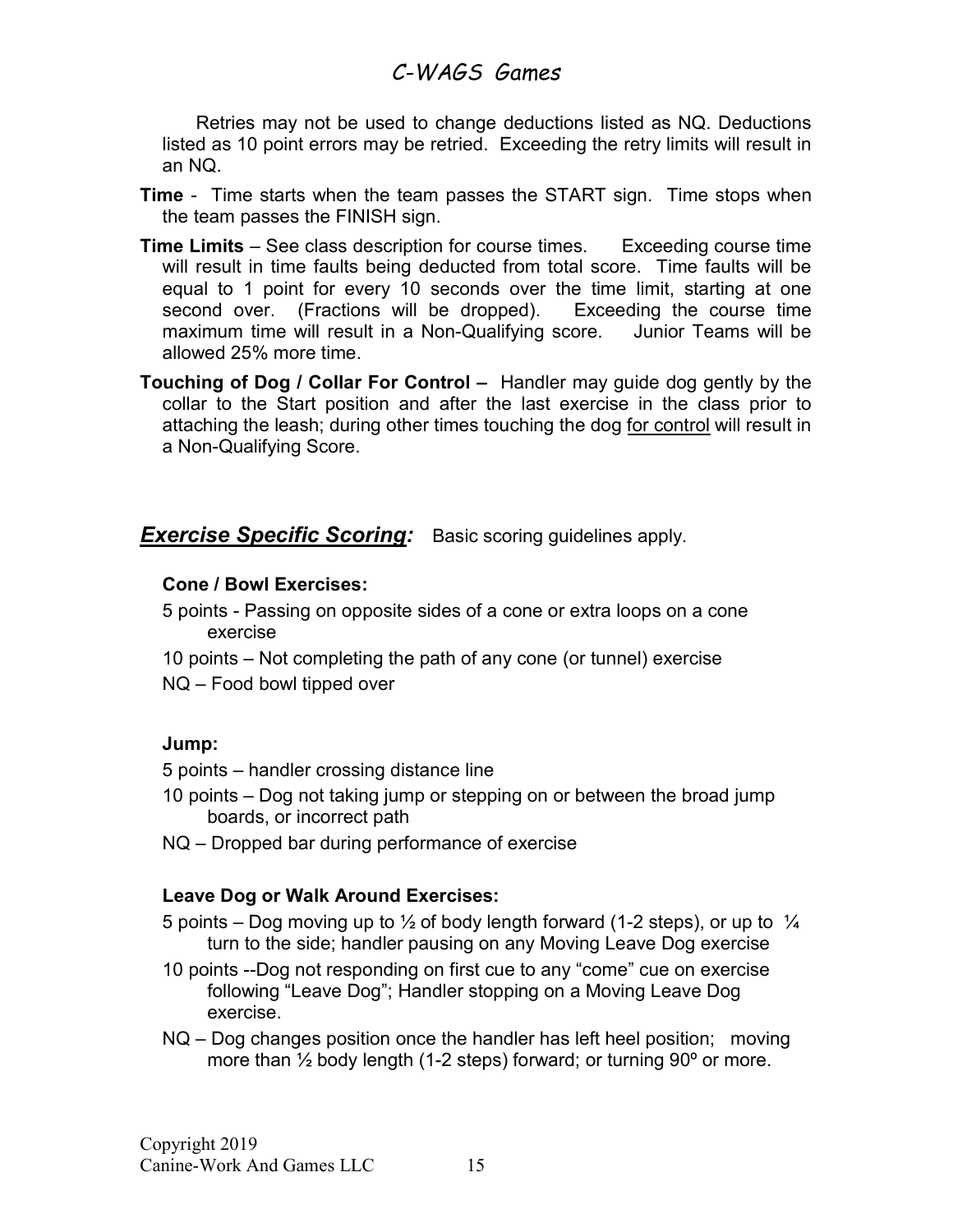#### Position Changes:

5 points – Not completed or performed where not a part of the exercise

- 10 points Dog sitting prior to Down on A #20 Down; Failure of dog to down on PR #8 – Moving Down
- NQ Dog failing to drop or dropping less than 3' from handler on Drop On Recall

#### Side Switches:

- 5 points changes are slow or awkward and require considerable help from the handler to achieve the side change.
- 10 points failure of the dog to change sides

### Table/Pause Box:

No deductions other than additional cues for dog going off the table or out of the box before completing correct position.

5 points – handler crossing distance line

10 points – dog does not complete

### Tunnel:

5 points – handler crossing distance line

10 points – dog does not complete, or incorrect path

### Turns:

10 points – Turning wrong direction,

## Course Guidelines

Ring Size: Suggested ring size 50 x 70 (3500 sq. ft.) Maximum course size should be no larger than 4000 sq. ft. Grab Bag Games minimum of 900 sq ft. Other Games:

Level 1 & 2 1800 sq. ft. – 3500 sq.ft. Game Level 3 &4 2400 – 4000 sq ft

- Walk-thrus: Competitors are provided with a minimum 10 minute period at the beginning of each course during which to walk the course (without dogs) and ask the judge questions. Large classes may have split walk-through times at the judge's discretion. All divisions can be combined for walk thrus and runs.
- **Signs:** Exercises are performed with the sign to the handler's right except for those that require a change of direction, in which case the sign will be directly in front of the handler. Exercises using cones, jumps, or tunnel may have the sign on the first cone, at the jump, tunnel or set off to the right of the exercise. Exercises, unless specifically stated otherwise, are to be performed near the designated signs, either directly in front of, or to the left of the sign.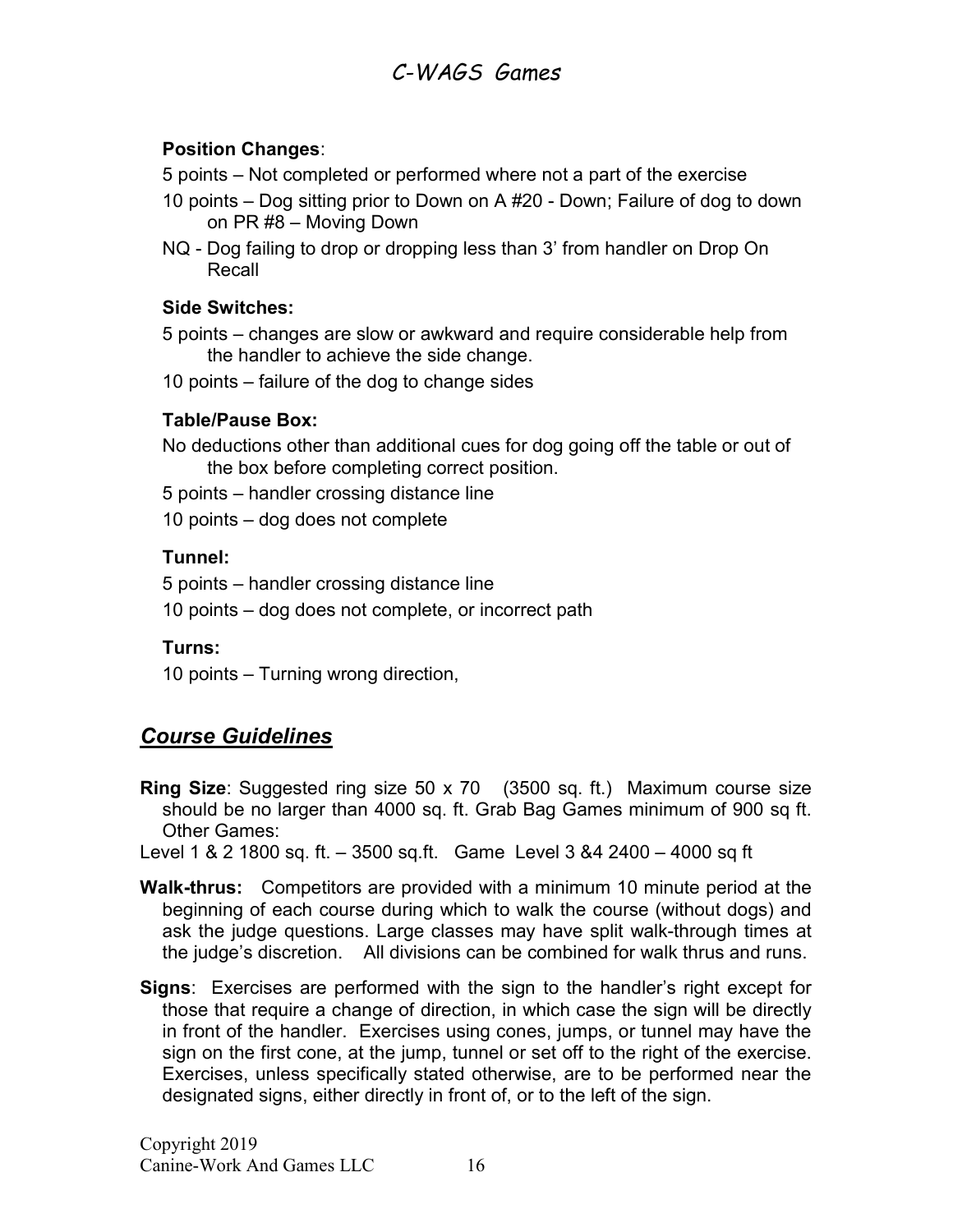Any exceptions to sign placement must be covered during the judge's briefing. "Joined" signs may be placed outside the guidelines to minimize any interference with performance of the exercises. At this time signs that are similar for an exercise from another organization may be used, (ex: turns, start, finish, about turns, halt – down, etc.).

 Exercises in Black Jack may be designated as bi-directional (such as a tunnel, jump, turn), in which case an exercise sign will be placed facing the path into the exercise from both directions. In the case of a turn choice, two direction changing signs could be placed side by side for the handler's choice.

- **Joined Exercises:** Two or more exercises may be joined performed together in sequence. Example 1): Halt – 90 Pivot Right – Halt, followed by Halt – Walk Around Dog. The dog would stay sitting after the pivot and the handler would walk around the dog. Example 2): At a Halt, a SLOW could be joined in which case from the Halt going forward would be immediately at a slow pace. There is no limit on the combinations as long as they can be safely performed together. The judge shall indicate on the course map any exercises that are joined.
- Creative course design is encouraged.
- **Exercises that the dog is moving at the completion are considered moving** exercises.
- Exercises that end with the dog in a stopped position are considered stationary.
- Stationary exercises should not be more than approximately one-third of the total exercises.
- Courses are not required to be laid out at 90 degree angles but turn angles should match sign used.
- Exercises should be a minimum of 10' apart except those "joined" or those with a stated distance.
- When designing the course recognize that some exercises must have a longer distance to perform.
- Start and Finish are not numbered, nor included in the number of exercises for the course.
- Placing the Finish straight in line with the exit gate is discouraged. The exit should be off set from the end of the course.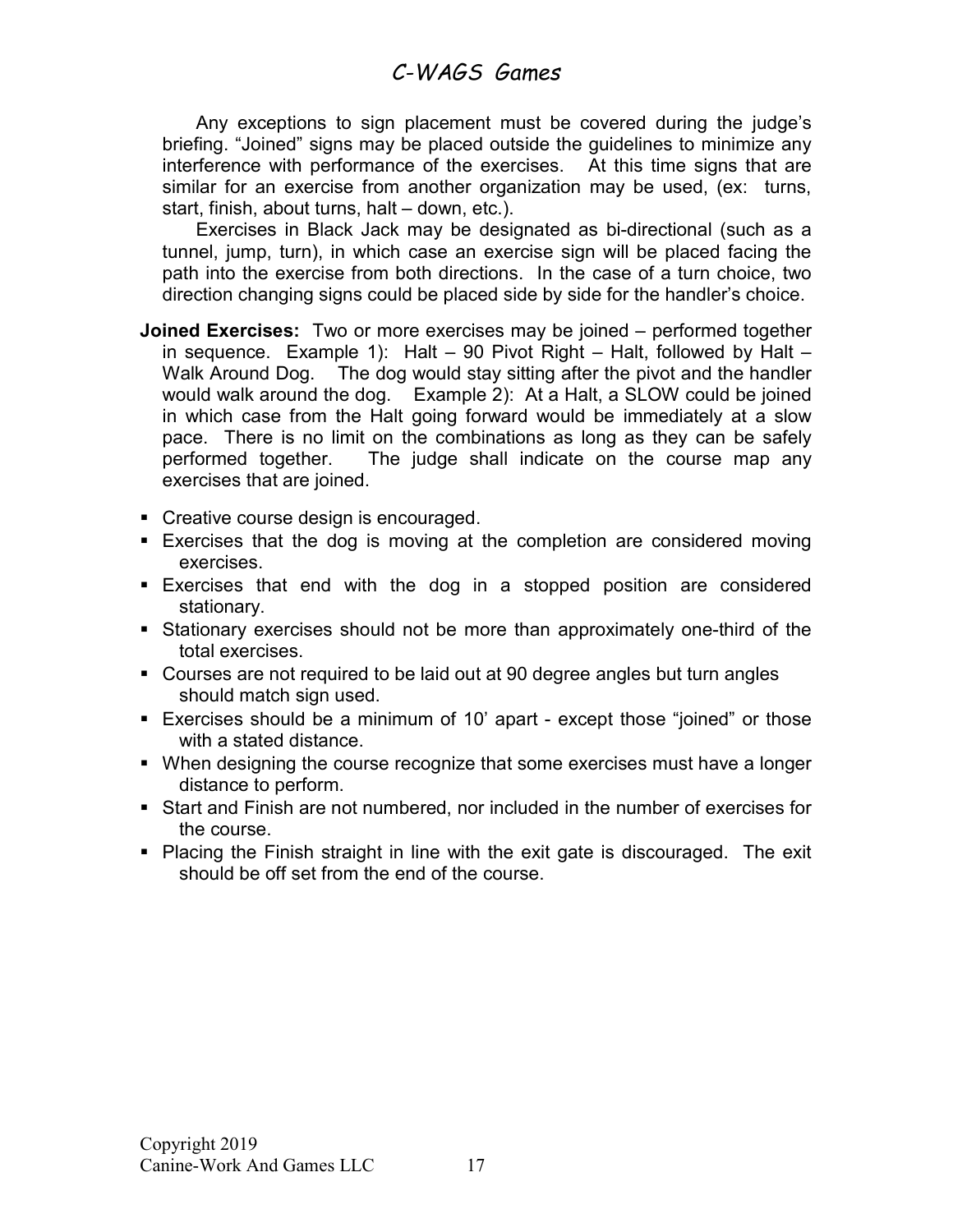Start Left Turn<br>Call Front-Forward Right<br>Halt - Stand  $\mathbb{E}$ A<sub>B</sub>C<sub>D</sub>  $\sqrt{\frac{1}{2}}$ ATR<sup></sup> 270 Right  $\textcircled{1}^{\textcircled{\tiny{1}}}$ Halt - Down - Walk Around  $\left[\overline{K}\right]$ F.  $\boxed{2}$  $\boxed{3}$  $Slow-normal$ <br> $270 Right$ σ G.<br>H.  $\div$ Cone Figure 8<br>About U Turn 3rd Hand  $\overline{H}$ Right About Turn<br>About U Turn 6 Left or Right Turn M. Zig Right Halt - 1, 2, 3 Steps forward<br>Halt - Down  $\frac{N}{P}$  $\star$  $\rightarrow$  $\rightarrow$  $\rightarrow$ **Hinish**  $\begin{tabular}{|c|c|} \hline \quad \quad & \quad \quad & \quad \quad \\ \hline \end{tabular}$ 360 Left  $\boxed{2}$ **Black Jack** Q Ō Serpentine bi-directional ٠  $\frac{3}{2}$ )d<br>Q Ļ  $\boxed{\text{N}}$ slow  $\boxed{5}$  $@$ F $^*$ ١ę  $\overline{N}$ ∀ ΤP 2<sup>nd</sup> Hand HDWA  $E$ ចា 1st Hand  $\frac{1}{\frac{1}{\frac{1}{1}}}\$  $\boxed{5}$  $\boxed{B}$  $\boxed{2}$ to<br>C  $\Box$ HS Start

**Black Jack Level 1**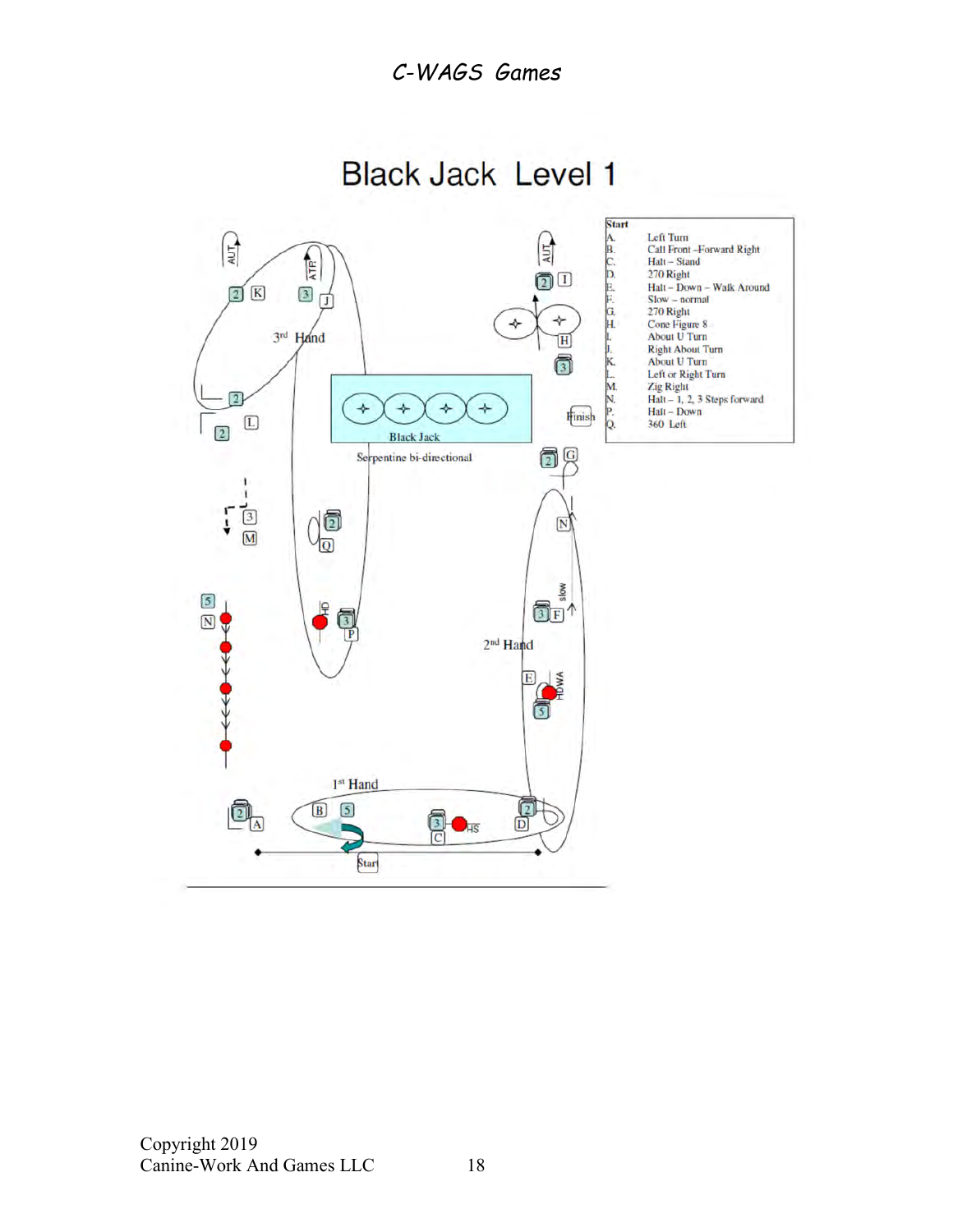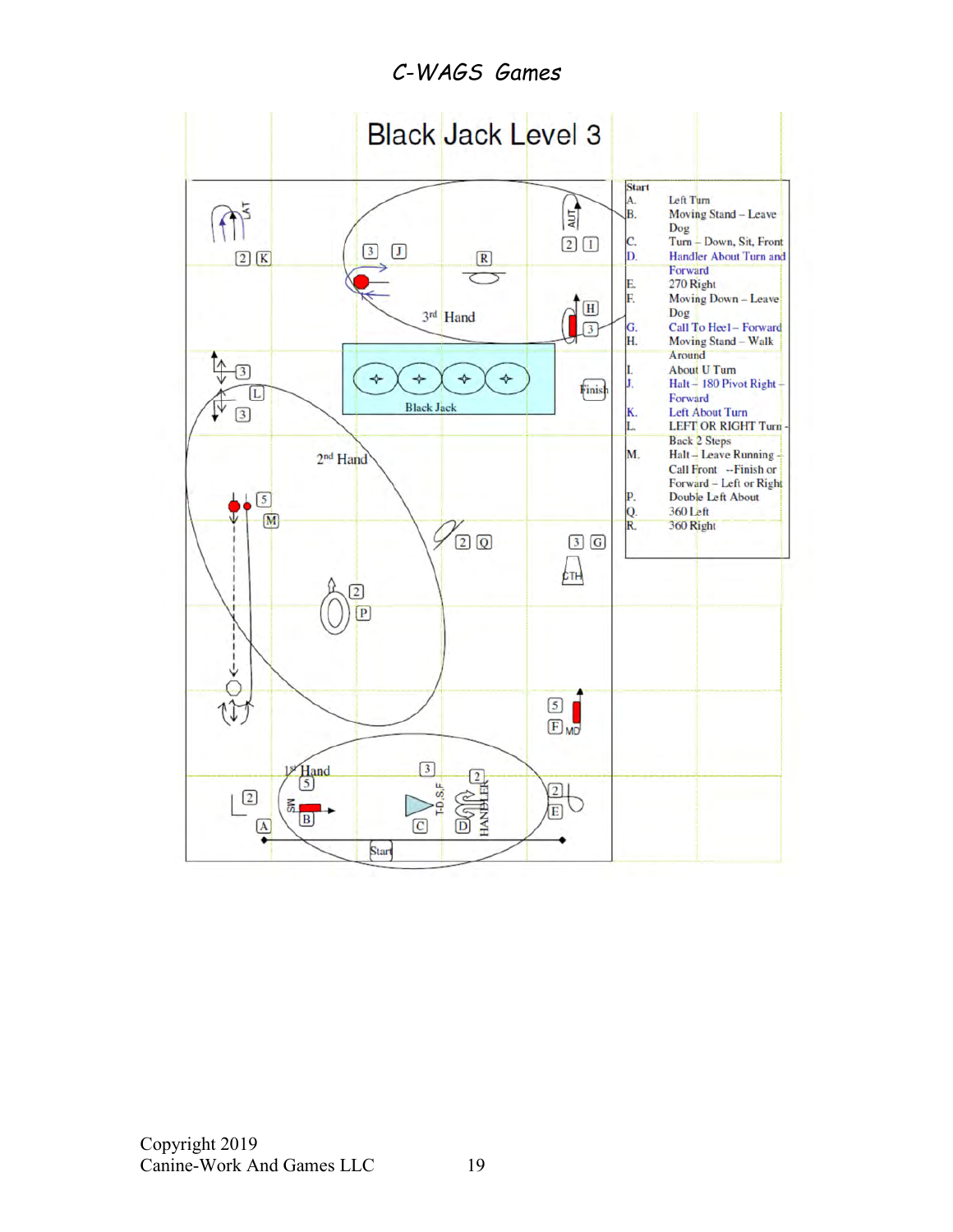